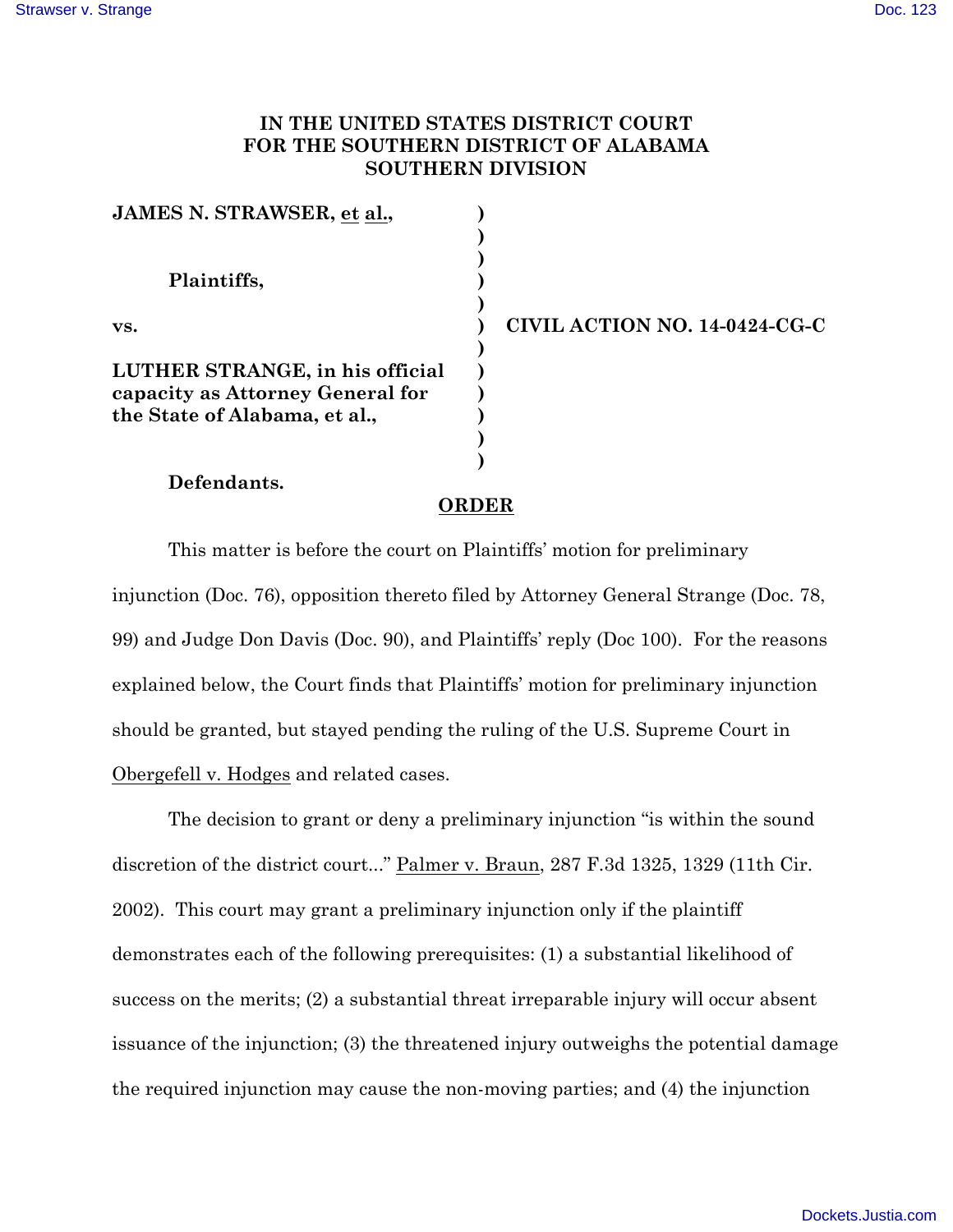would not be adverse to the public interest. Id., 287 F.3d at 1329; see also McDonald's Corp. v. Robertson, 147 F.3d. 1301, 1306 (11th Cir. 1998). "In this Circuit, '[a] preliminary injunction is an extraordinary and drastic remedy not to be granted unless the movant clearly established the "burden of persuasion" as to the four requisites." McDonald's Corp., 147 F.3d at 1306; All Care Nursing Service, Inc. v. Bethesda Memorial Hospital, Inc., 887 F.2d 1535, 1537 (11th Cir. 1989)(a preliminary injunction is issued only when "drastic relief" is necessary.)

The claims in this case are brought by persons in Alabama who wish to marry a person of the same-sex and to have that marriage recognized under Alabama law. This court previously issued preliminary injunctions in this case prohibiting the Alabama Attorney General, Probate Judge Don Davis, and their "officers, agents, servants and employees, and others in active concert or participation with any of them who would seek to enforce the marriage laws of Alabama that prohibit same-sex marriage" from enforcing the Alabama laws which prohibit same-sex marriage. (Docs. 29, 55). The first preliminary injunction against Attorney General Luther Strange, was initially stayed, but went into effect on Monday, February 9, 2015, after the Eleventh Circuit Court of Appeals and the Supreme Court of the United States denied Attorney General Strange's request to extend the stay. (Doc. 40, Exh. 1; Doc. 43, p. 2). This Court also denied subsequent requests by Defendants to stay. (Doc. 88). The Court allowed Plaintiffs to amend their complaint to add both named parties and class claims (Doc. 92), and has today certified both a Plaintiff Class and a Defendant Class. Plaintiffs now seek a third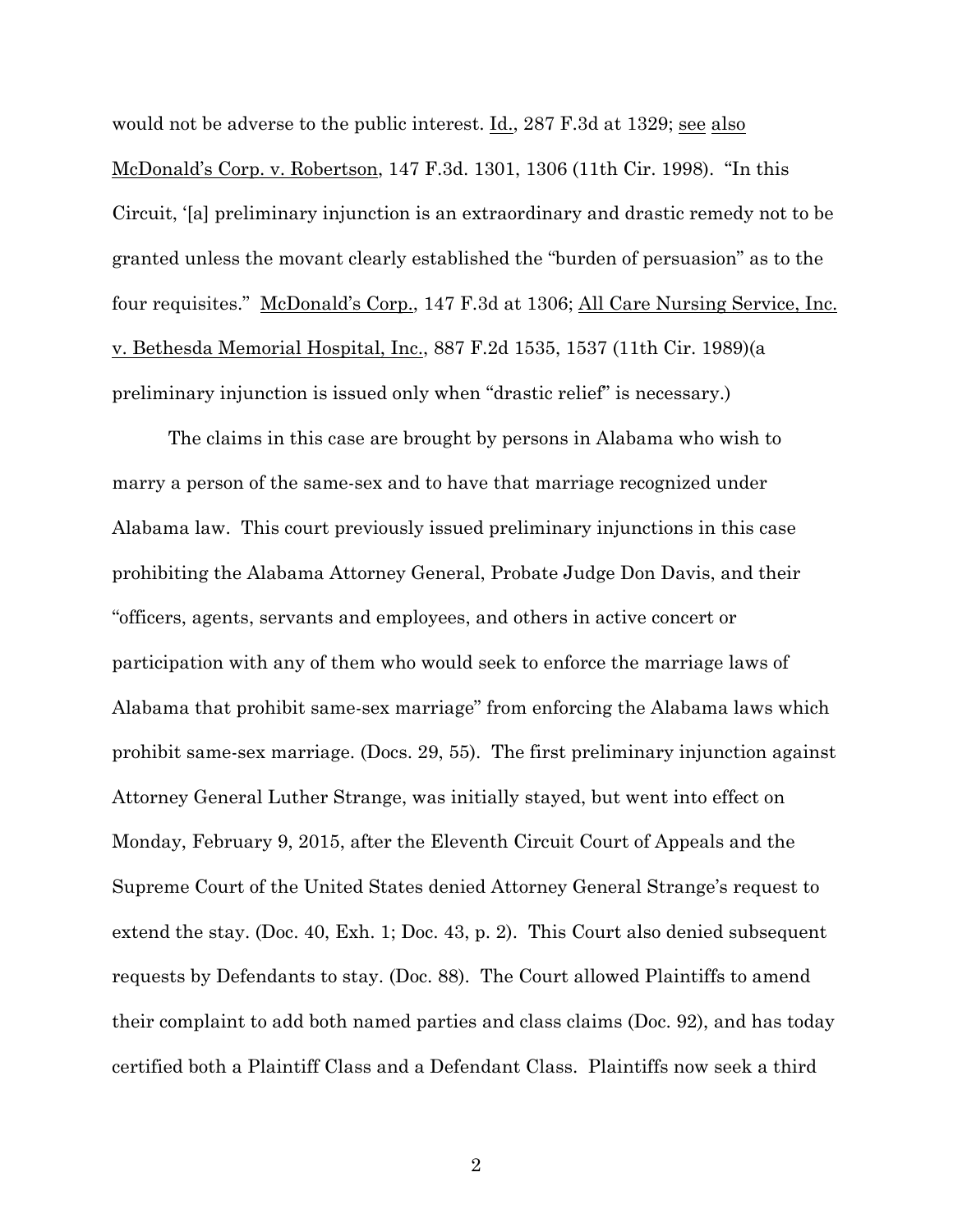preliminary injunction that would apply to the new named parties and both Plaintiff and Defendant Classes.

The named Plaintiffs report that they are all over the age of 19 and want to get married and feel demeaned and humiliated by Alabama's refusal to treat them on a basis equal to that of opposite sex couples. (Doc.76-3,  $\P\P$  1, 3; Doc. 76-4,  $\P\P$  1, 3; Doc. 76-5, ¶¶ 1, 5). Plaintiffs Kristie Ogle and Jennifer Ogle have been in a committed, loving relationship for 22 years and have a child who was born in 2002 in Alabama. (Doc. 76-3, ¶ 2). Kristie and Jennifer Ogle want to provide their son and their family with the stability and legal protections that marriage provides. (Doc. 76-3, ¶ e). They experience uncertainty about whether they will be treated as family members in the event of an emergency. (Doc. 76-3, ¶ 3). Kristie and Jennifer Ogle went to Mobile County Probate Court to obtain a marriage license on March 4, 2015, but the Probate Office was not issuing licenses and they were unable to obtain one. (Doc. 76-3, ¶ 4). On March 5, 2015 Kristie Ogle called the Baldwin County Probate Judge's office and was told that while they are issuing marriage licenses to opposite-sex couples, they are not issuing licenses to same-sex couples. (Doc. 76-3, ¶ 4).

Plaintiffs Keith Ingram and Albert Holloway Pigg III have been in a committed, loving relationship for approximately one year. (Doc. 76-4, ¶ 2). Ingram and Pigg want to marry to make their family legal and to declare their commitment for each other before their loved ones and their community. (Doc. 76-4, ¶ 3). Each day that they are not permitted to be married, they experience uncertainty about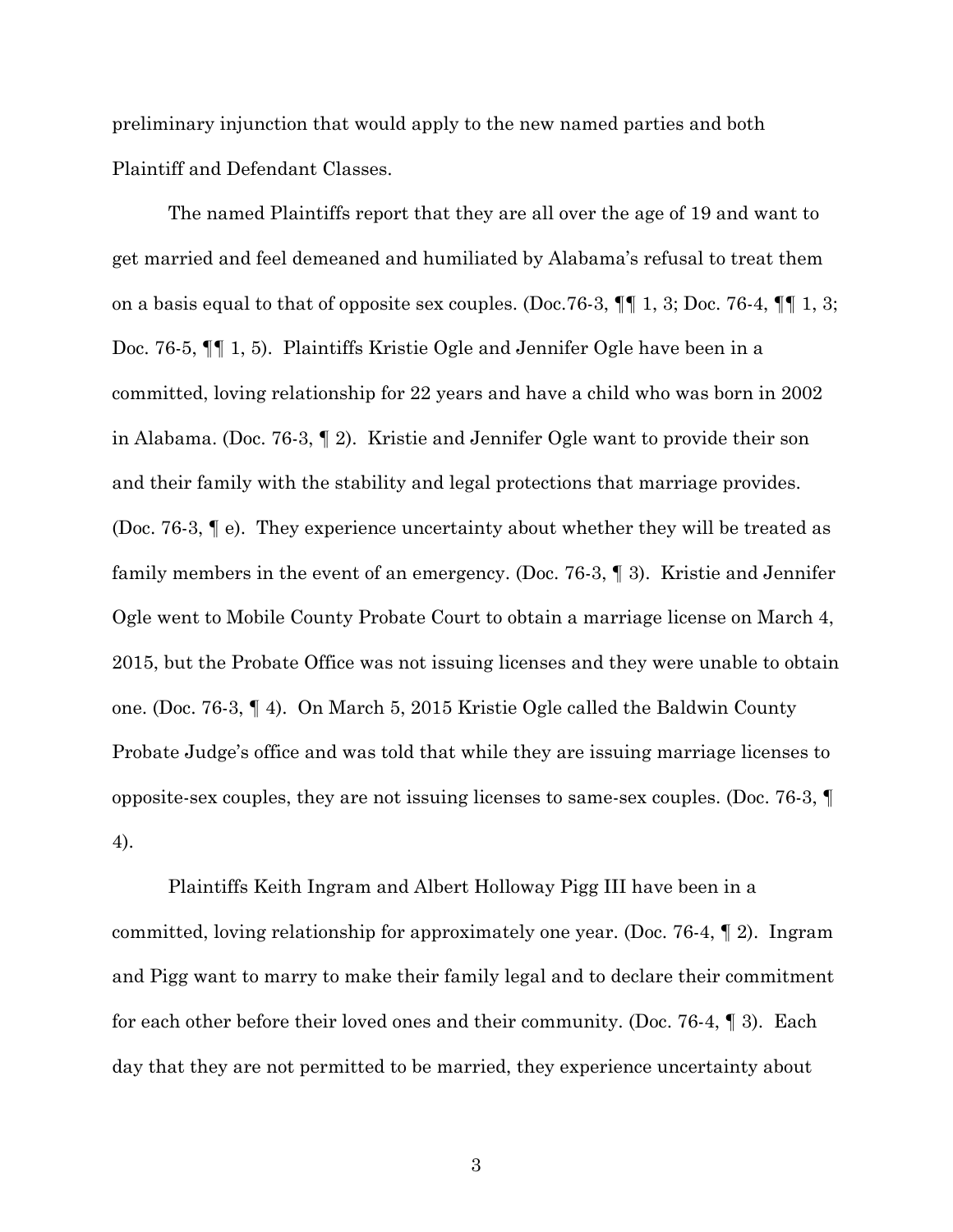whether they will be treated as family members in the event of an emergency. (Doc. 76-4, ¶ 3). They are particularly anxious because Ingram has seen many doctors over the past several months for an undiagnosed illness. (Doc. 76-4, ¶ 3). Ingram and Pigg drove to the probate office in Houston County on February 9, 2015 to obtain a marriage license, but were told by the clerk that the probate judge, Judge Patrick Davenport, would not issue them a marriage license. (Doc. 76-4, ¶ 4). They drove to the Houston County Probate Office again on February 17, 2015 and were again informed that Judge Davenport would not issue them a marriage license. (Doc. 76-4, ¶ 5). On March 5, 2015, Ingram called the office of Baldwin County Probate Judge Tim Russell and asked if they could get a marriage license, but was informed that Judge Russell's office was only issuing marriage licenses to "traditional" different-sex couples. (Doc. 76-4, ¶ 6).

Plaintiffs Gary Wayne Wright II and Brandon Mabrey have lived together in Alabama for six years and have been in a committed, loving relationship for eighteen years. (Doc. 76-5, ¶¶ 1, 2). Wright was honorably discharged from the U.S. Navy in 1991 after 17 years of service for being gay. (Doc. 76-5, ¶ 3). Wright has a muscular disorder that leaves him dependent on a wheelchair. (Doc. 76-5, ¶ 4). Wright receives less veteran's benefits and coverage than he would if he were married. (Doc. 76-5, ¶ 4). Wright and Mabrey want to get married to make their family legal and to declare their commitment to each other before their loved ones and community. (Doc. 76-5, ¶ 5). Each day that they are not permitted to marry, they experience uncertainty about whether they will be treated as family members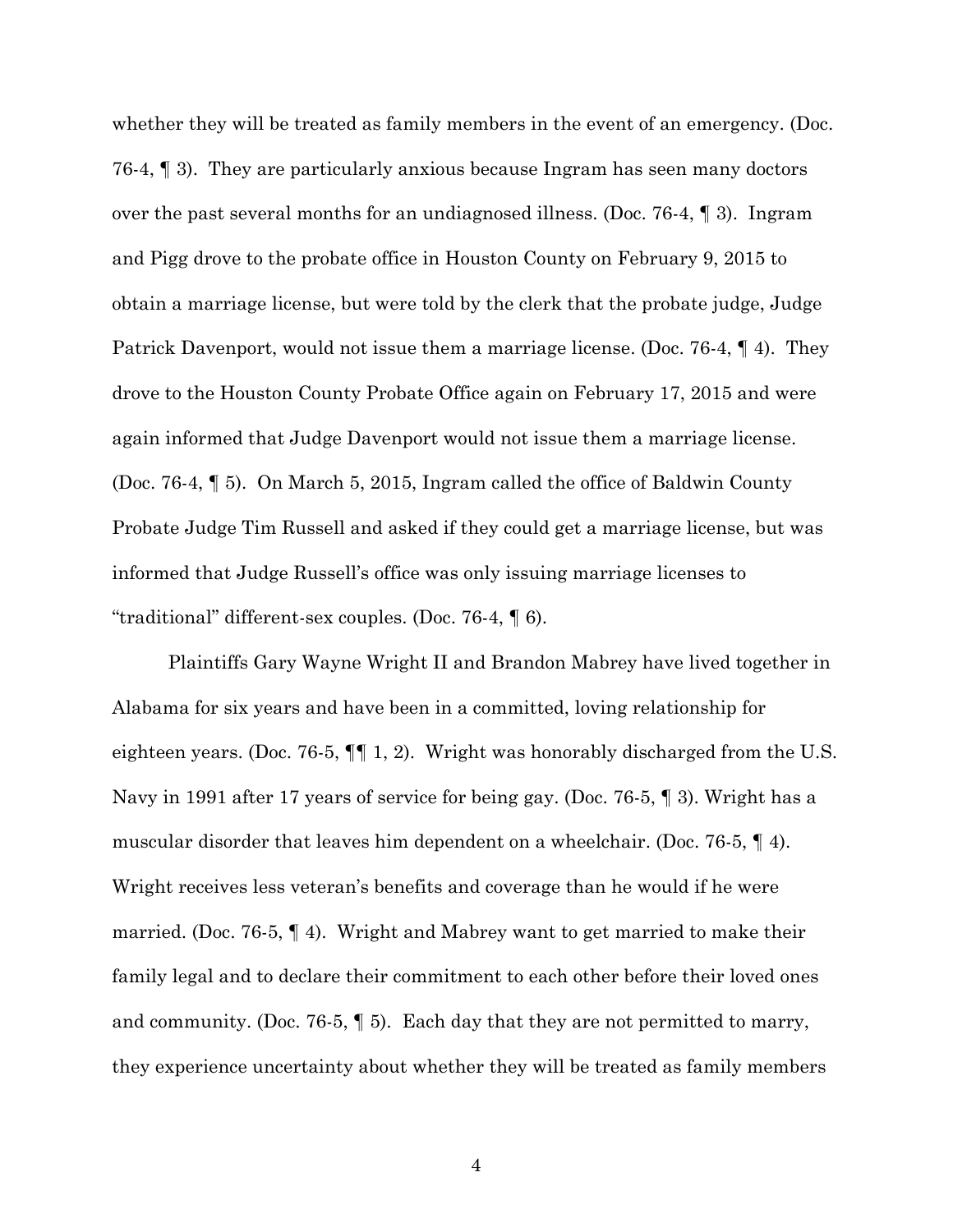in the event of an emergency and they want to receive the legal protections and responsibilities that marriage provides. (Doc. 76-5, ¶ 5). On February 12, 2015, Mabrey called the Marshall County Probate Office, but was told that the office was not issuing marriage licenses to anyone. (Doc. 76-5, ¶ 6). Wright sent an email to Marshal County Probate Judge, Tim Mitchell, on February 18, 2015, requesting that his office issue marriage licenses to same-sex couples, but received no response. (Doc. 76-5, ¶ 7). On March 2, 2015, Wright went to the Marshall County Probate Office to obtain a marriage license and the clerk told him that the probate judge would not issue marriage licenses to anyone. (Doc. 76-5, ¶ 8). On March 5, 2015, they called the Baldwin County Probate Office to ask if they could obtain a marriage license, but were told that the Baldwin County Probate Office was issuing licenses only to "traditional" different-sex couples. (Doc. 76-5, ¶ 9).

Plaintiffs contend that Alabama's laws prohibiting same-sex marriage<sup>1</sup> violate their rights under the United States Constitution to Due Process and Equal

 1 The Alabama Sanctity of Marriage Amendment to the Alabama Constitution provides the following:

<sup>(</sup>a) This amendment shall be known and may be cited as the Sanctity of Marriage Amendment.

<sup>(</sup>b) Marriage is inherently a unique relationship between a man and a woman. As a matter of public policy, this state has a special interest in encouraging, supporting, and protecting this unique relationship in order to promote, among other goals, the stability and welfare of society and its children. A marriage contracted between individuals of the same sex is invalid in this state.

<sup>(</sup>c) Marriage is a sacred covenant, solemnized between a man and a woman, which, when the legal capacity and consent of both parties is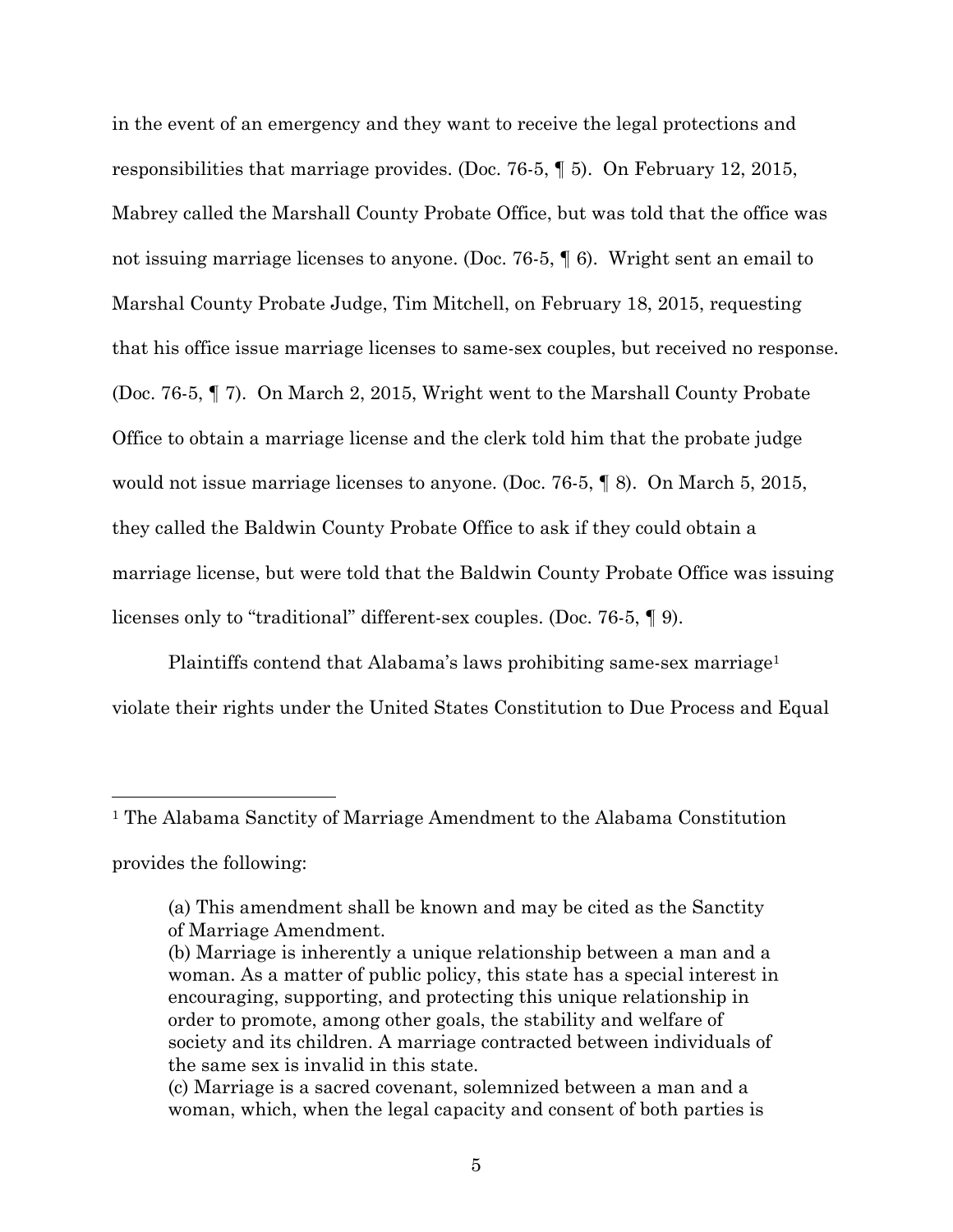Protection. This Court determined, in another case, Searcy v. Strange, 2015 WL

present, establishes their relationship as husband and wife, and which is recognized by the state as a civil contract.

(d) No marriage license shall be issued in the State of Alabama to parties of the same sex.

(e) The State of Alabama shall not recognize as valid any marriage of parties of the same sex that occurred or was alleged to have occurred as a result of the law of any jurisdiction regardless of whether a marriage license was issued.

(f) The State of Alabama shall not recognize as valid any common law marriage of parties of the same sex.

(g) A union replicating marriage of or between persons of the same sex in the State of Alabama or in any other jurisdiction shall be considered and treated in all respects as having no legal force or effect in this state and shall not be recognized by this state as a marriage or other union replicating marriage.

ALA. CONST. ART. I, § 36.03 (2006).

The Alabama Marriage Protection Act provides:

(a) This section shall be known and may be cited as the "Alabama Marriage

Protection Act."

 $\overline{a}$ 

(b) Marriage is inherently a unique relationship between a man and a woman. As a matter of public policy, this state has a special interest in encouraging, supporting, and protecting the unique relationship in order to promote, among other goals, the stability and welfare of society and its children. A marriage contracted between individuals of the same sex is invalid in this state.

(c) Marriage is a sacred covenant, solemnized between a man and a woman, which, when the legal capacity and consent of both parties is present, establishes their relationship as husband and wife, and which is recognized by the state as a civil contract.

(d) No marriage license shall be issued in the State of Alabama to parties of the same sex.

(e) The State of Alabama shall not recognize as valid any marriage of parties of the same sex that occurred or was alleged to have occurred as a result of the law of any jurisdiction regardless of whether a marriage license was issued.

ALA. CODE § 30-1-19.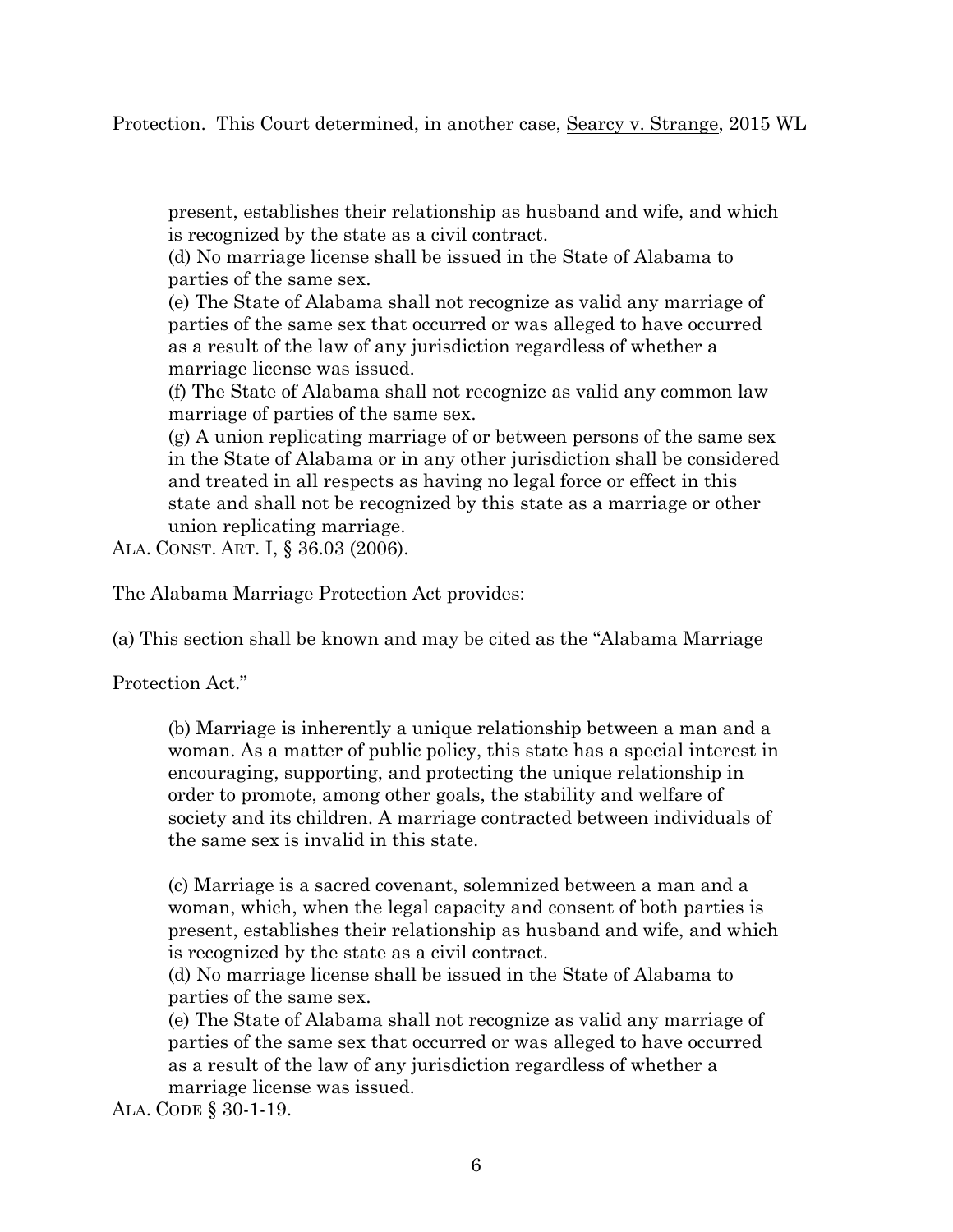328728 (S.D. Ala. Jan. 23, 2015), that Alabama's marriage laws prohibiting and refusing to recognize same-sex marriage violate the Due Process Clause and Equal Protection Clause of the Fourteenth Amendment to the United States Constitution. In Searcy, this Court found that those laws restrict the Plaintiffs' fundamental marriage right and do not serve a compelling state interest. Although the Plaintiffs in this case seek to marry in Alabama, rather than have their marriage in another state recognized in Alabama, the Court, as it previously did in issuing the preliminary injunctions against Attorney General Strange and Judge Don Davis, adopts the reasoning expressed in the Searcy case and finds that Alabama's laws violate the Plaintiffs' rights for the same reasons. Alabama's marriage sanctity laws violate Plaintiffs' rights under the Due Process Clause and Equal Protection Clause of the Fourteenth Amendment to the United States Constitution by prohibiting same-sex marriage. Because this Court has continued to find that said laws are unconstitutional, the Court also finds that the new named Plaintiffs and the Plaintiff Class are likely to succeed on the merits of their claims.

Although Davis contends that he is entitled to qualified immunity and Eleventh Amendment Immunity, such immunities do not shield Davis from official capacity suits seeking declaratory and injunctive relief.2 Accordingly, Davis's

 <sup>2</sup> Plaintiffs deny that Judge Davis is entitled to qualified immunity. Regardless, even if Judge Davis is entitled to qualified immunity, qualified immunity does not bar declaratory or injunctive relief. D'Aguanno v. Gallagher, 50 F.3d 877, 879 (11th Cir. 1995) (citing Fortner v. Thomas, 983 F.2d 1024, 1029 (11th Cir. 1993)). Eleventh Amendment Immunity also does not protect Judge Davis from claims for "prospective injunctive relief in order to end a continuing violation of federal law." Tindol v. Alabama Dept. of Revenue, 2015 WL 350623, \*10 (M.D. Ala. Jan. 23, 2015)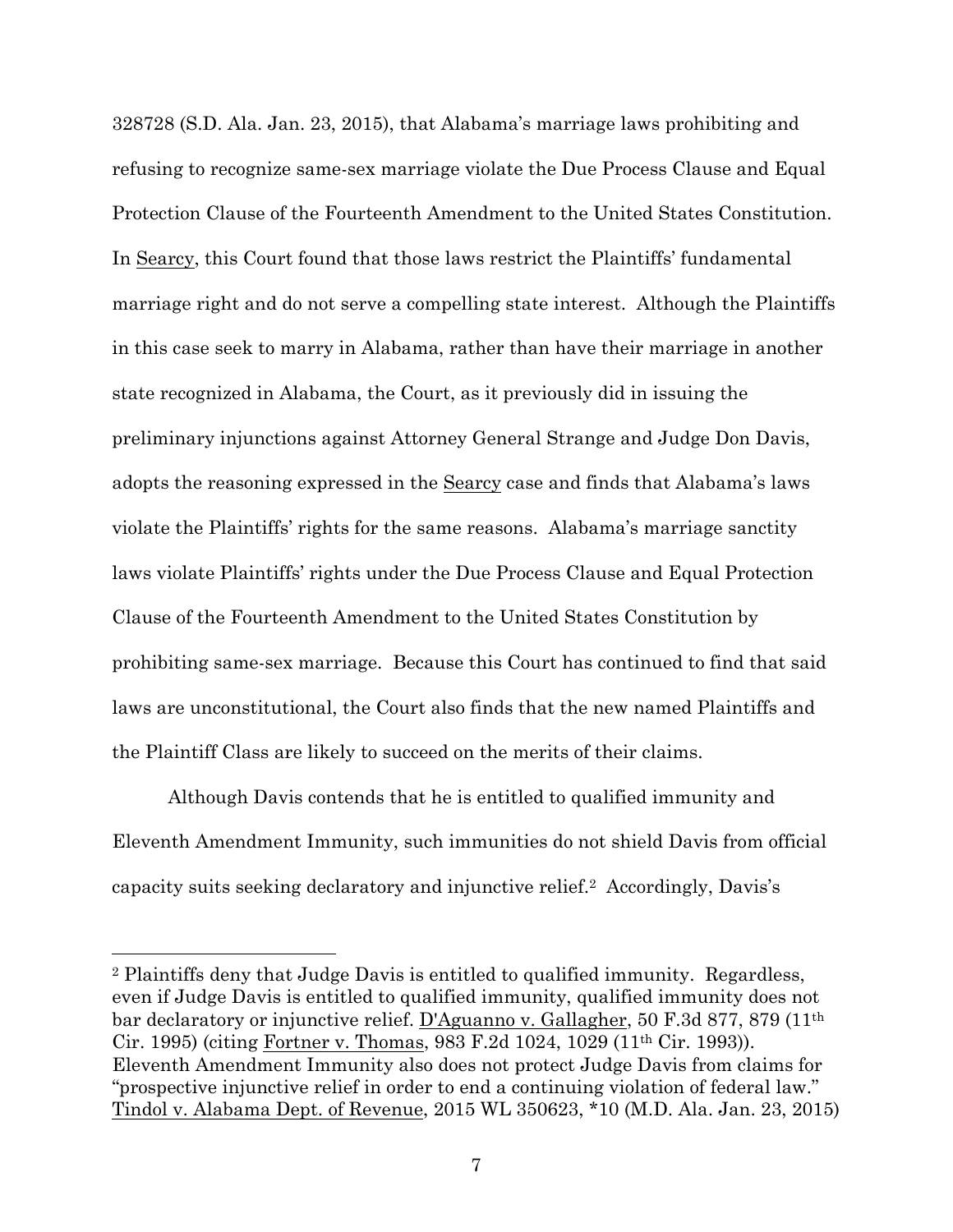immunity claims do not alter this courts conclusion that the Plaintiffs are likely to succeed on the merits of their claims.

After considering the circumstances of this case and in light of the finding that the laws in question are unconstitutional, the Court finds that Plaintiffs have met the preliminary injunction factors. Entry of an additional preliminary injunction order against the new Defendant and Defendant Class is warranted for the same reasons that the Court granted the previous preliminary injunctions. The named Plaintiffs are likely to prevail and their inability to exercise their fundamental right to marry has caused them irreparable harm that outweighs any injury to defendant. See Elrod v. Burns, 427 U.S. 347, 373, 96 S.Ct. 2673, 49 L.Ed.2d 547 (1976) (holding that deprivation of constitutional rights "unquestionably constitutes irreparable harm."). Because the issuance of marriage licenses is a purely ministerial act, Judge Davis, Judge Russell and the members of the Defendant Class have only a ministerial interest in issuing marriage licenses and would suffer little if any actual harm from the injunction. Additionally, "it is always in the public interest to protect constitutional rights." Phelps–Roper v. Nixon, 545 F.3d 685, 690 (8th Cir. 2008). The Court finds that Defendants have not

(quoting Seminole Tribe of Fla. v. Florida, 517 U.S. 44, 73 (1996)); see also Ex parte Young, 209 U.S. 123, 28 S.Ct. 441, 52 L.Ed. 714 (1908) (holding that the Eleventh Amendment does not bar prospective injunctive relief against a state officer (as distinct from the State itself) on the theory that a state official engaged in unconstitutional actions is stripped of his official representative capacity.); Welch v. Estes, 2014 WL 7369424, \*3 (N.D. Ala. Dec. 29, 2014) ("Although Eleventh Amendment immunity protects state officials from suits for money damages, actions against a state official for prospective injunctive relief are outside the protection offered by the Eleventh Amendment." citations omitted).

 $\overline{a}$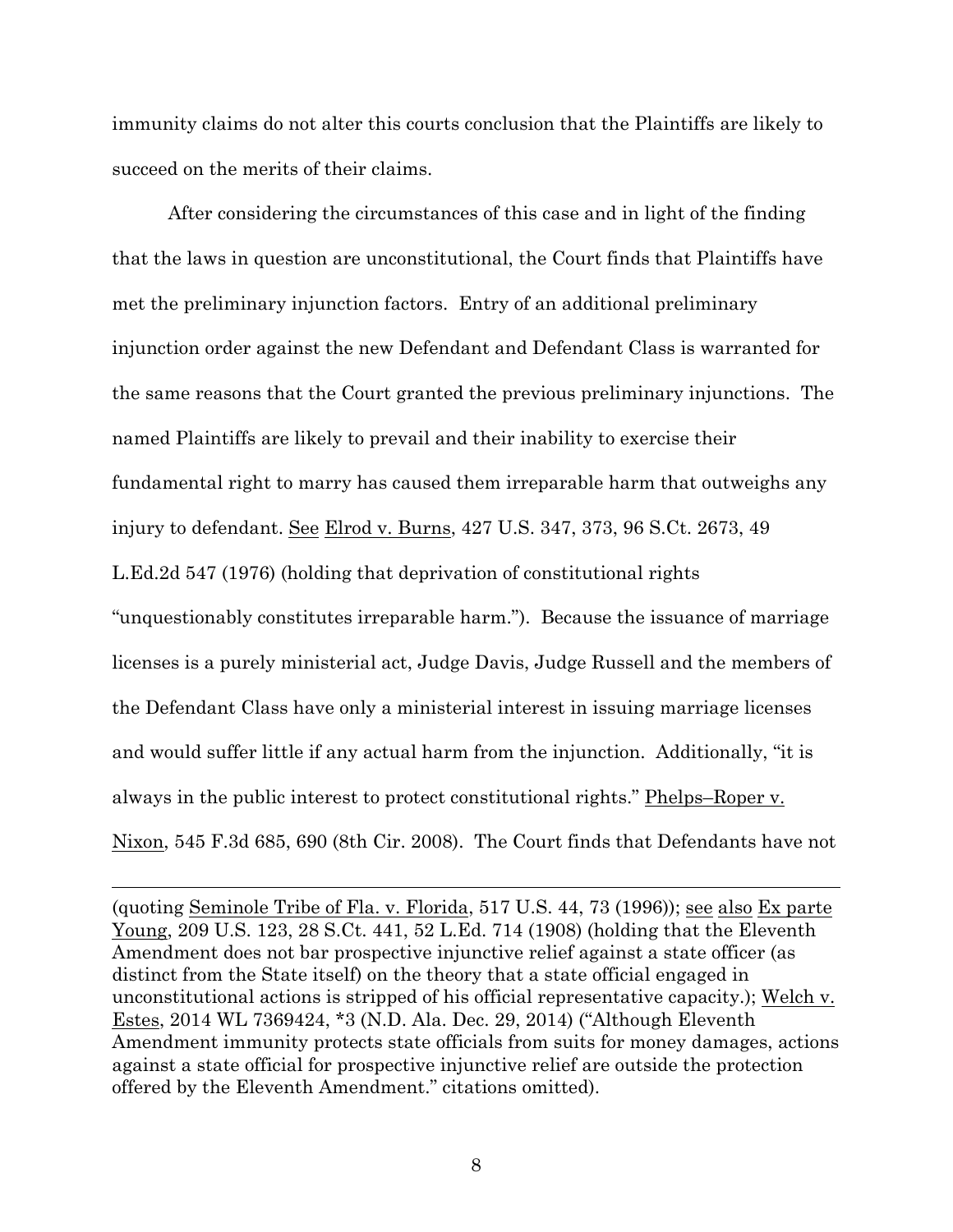shown why these conclusions should not apply to all of the named parties as well as the Plaintiff and Defendant Classes. The named Plaintiffs' claims are representative of the claims of the entire Plaintiff Class and the newly added Defendant and Defendant Class have the same defenses as Judge Davis.

Defendant Strange urges this Court to avoid unnecessary conflict. Strange concedes that this case may not fit squarely within the Rooker-Feldman doctrine because the plaintiffs are not parties to the state court proceedings, but argues that this Court, in its discretion, could abstain to avoid tension between state and federal courts. However, as Strange notes, Plaintiffs were not party to the statecourt mandamus proceeding. As such, Plaintiffs are not bound by the conclusions of the Alabama Supreme Court. A mandamus proceeding in a state court against state officials to enforce a challenged statute does not bar injunctive relief in a United States district court. Hale v. Bimco Trading, 306 U.S. 375, 377-378, 59 S.Ct. 526, 527 (1939). Actions attacking the constitutionality of such statutes can be brought by parties who are strangers to the state court action. Id. The Hale Court held that strangers to a state court proceeding are not barred by the Anti-Injunction Statute, which was a precursor of the Anti-Injunction Act, from challenging the constitutionality of a statute in federal court when the statute is also under litigation in the state courts. Courts since then have agreed. See e.g. Chezem v. Beverly Enterprises-Texas, Inc., 66 F.3d 741, 742 (5th Cir. 1995) ("As the Supreme Court has taught, the Anti–Injunction Act has no application herein because Carriage House and its residents were neither parties nor privies of parties to the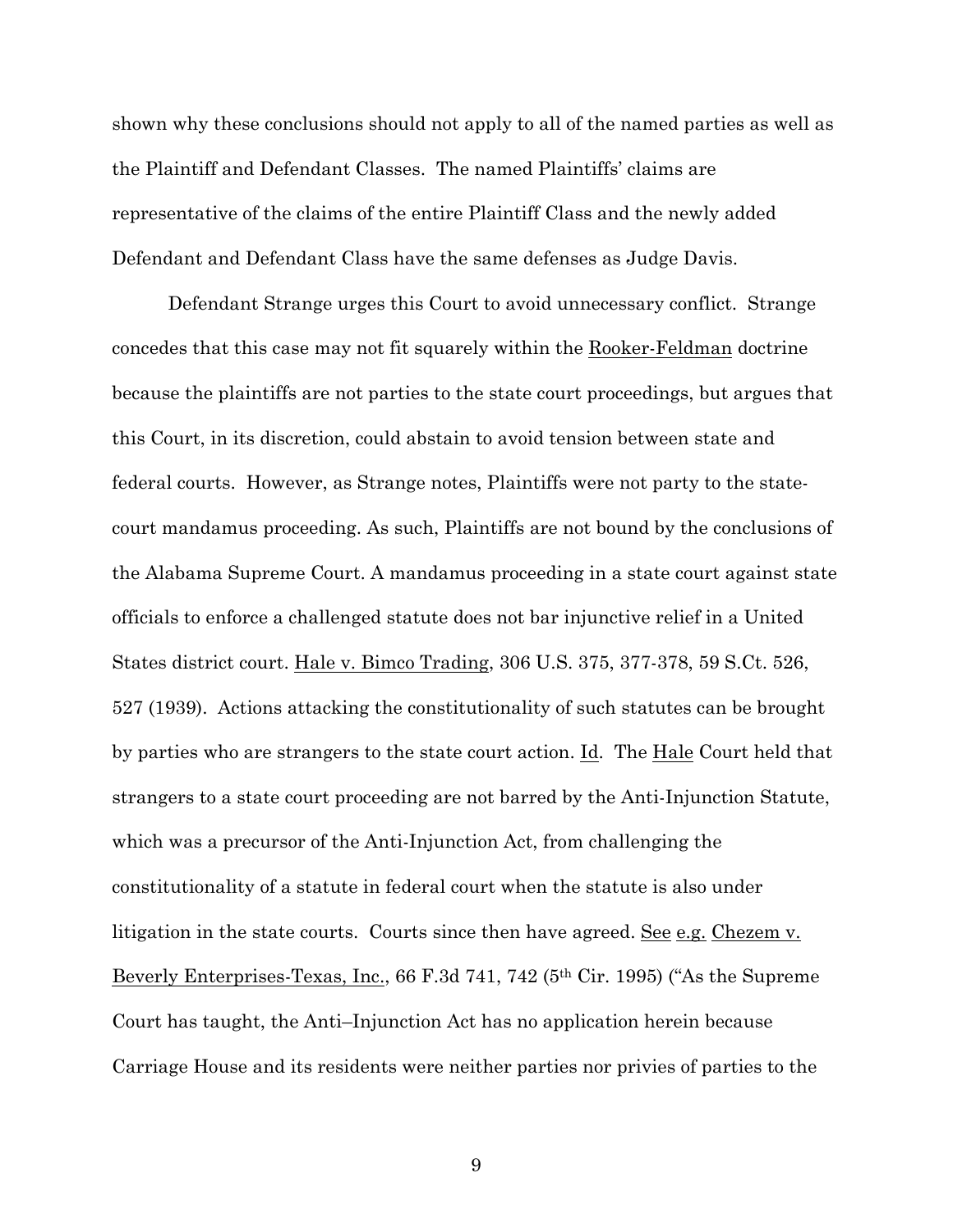state court action."); Pelfresne v. Village of Williams Bay, 917 F.2d 1017, 1020 (7th Cir. 1990) ("Only a party, or, what amounts to the same thing in contemplation of the law, one who is in privity with a party, is barred by the Anti–Injunction Act." Citations omitted); Munoz v. Imperial County, 667 F.2d 811 (9th Cir. 1982) (holding that federal plaintiffs were strangers to state-court proceedings and affirming entry of injunction against county officials). Defendants have not shown that any abstention doctrine applies to this case. Moreover, this court's finding that Alabama's marriage sanctity laws were unconstitutional predates the state court mandamus action.

Davis also argues that an additional preliminary injunction would be in direct contradiction to the order issued by the Alabama Supreme Court in Ex parte State, 2015 WL 892752 (Ala. March 3, 2015). It is true that if this Court grants the preliminary injunction the probate judges will be faced with complying with either Alabama's marriage laws that prohibit same-sex marriage as they have been directed by the Alabama Supreme Court or with complying with the United States Constitution as directed by this Court.3 However, the choice should be simple. Under the Supremacy Clause, the laws of the United States are "the supreme Law of the Land." U.S. CONST. art. VI, cl. 2. As the Supreme Court very recently explained:

It is apparent that this Clause creates a rule of decision: Courts "shall" regard the "Constitution," and all laws "made in Pursuance thereof," as "the supreme Law of the Land." They must not give effect to state laws

 <sup>3</sup> Probate Judges also have a third choice: they could choose to issue no marriage licenses and comply with both orders, as Judge Davis has reportedly done.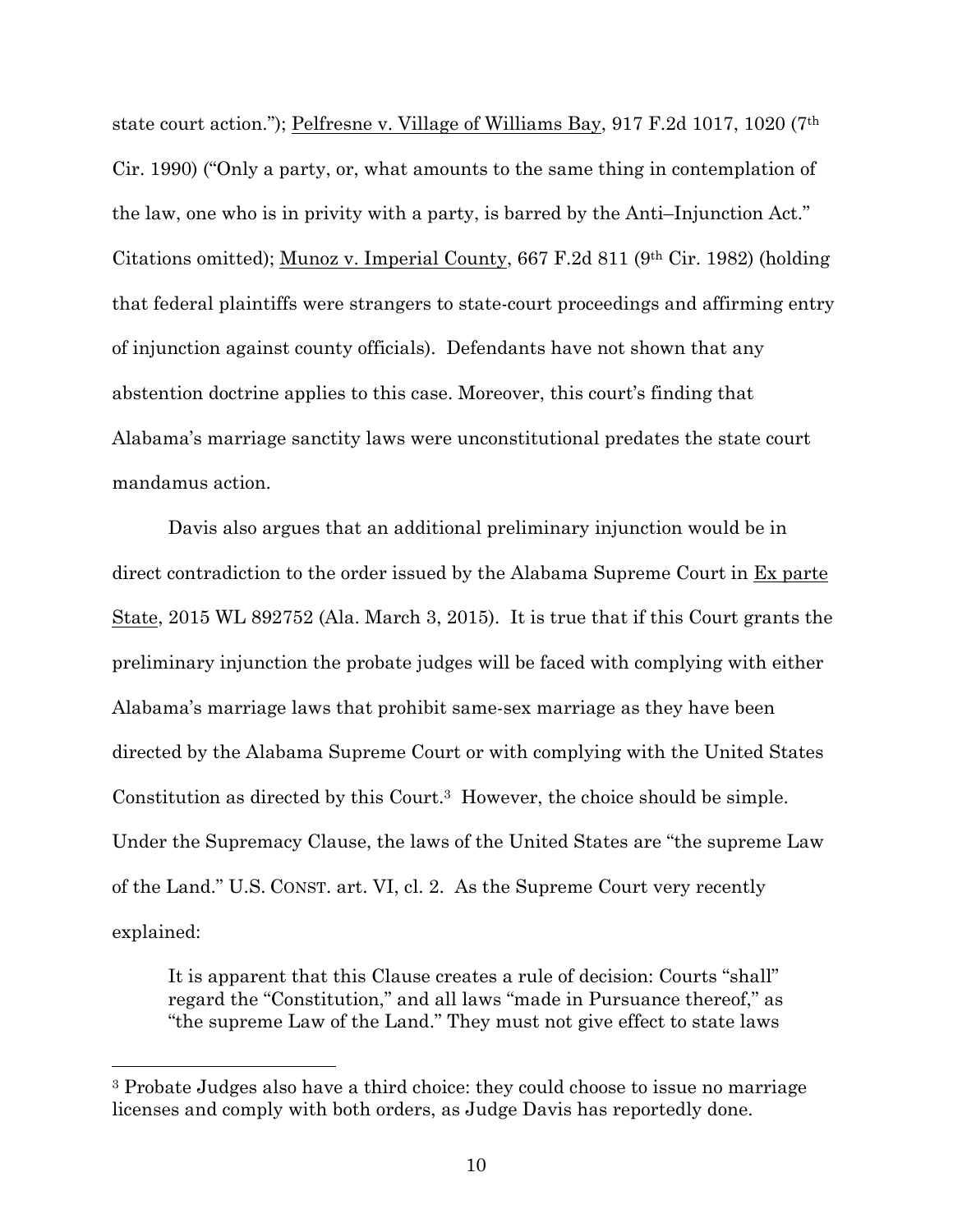that conflict with federal laws. *Gibbons v. Ogden*, 9 Wheat. 1, 210 (1824).

\* \* \* \*

For once a case or controversy properly comes before a court, judges are bound by federal law. Thus, a court may not convict a criminal defendant of violating a state law that federal law prohibits. See, *e.g.*, *Pennsylvania v. Nelson*, 350 U. S. 497, 499, 509 (1956). Similarly, a court may not hold a civil defendant liable under state law for conduct federal law requires. See *e.g., Mutual Pharmaceutical Co. v. Bartlett*, 570 U.S.  $\blacksquare$ ,  $\blacksquare$  (2013) (slip op., at 13–14). And, as we have long recognized, if an individual claims federal law immunizes him from state regulation, the court may issue an injunction upon finding the state regulatory actions preempted. *Ex parte Young*, 209 U. S. 123, 155–156 (1908).

\* \* \* \*

It is true enough that we have long held that federal courts may in some circumstances grant injunctive relief against state officers who are violating, or planning to violate, federal law. See, *e.g., Osborn v. Bank of United States*, 9 Wheat. 738, 838–839, 844 (1824); *Ex parte Young, supra,* at 150–151 (citing *Davis v. Gray*, 16 Wall. 203, 220 (1873)).

\* \* \* \*

What our cases demonstrate is that, "in a proper case, relief may be given in a court of equity . . . to prevent an injurious act by a public officer." *Carroll v. Safford*, 3 How. 441, 463 (1845).

The ability to sue to enjoin unconstitutional actions by state and federal officers is the creation of courts of equity, and reflects a long history of judicial review of illegal executive action, tracing back to England. See Jaffe & Henderson, Judicial Review and the Rule of Law: Historical Origins, 72 L. Q. Rev. 345 (1956).

Armstrong v. Exceptional Child Center, Inc., --- S.Ct. ----, 2015 WL 1419423 at \*3,

5-6 (March 31, 2015). Judge Davis and the other probate judges cannot be held

liable for violating Alabama state law when their conduct was required by the

United States Constitution.

Defendant Strange argues that the members of the Defendant Class should

be provided notice and an opportunity to respond before the Court considers issuing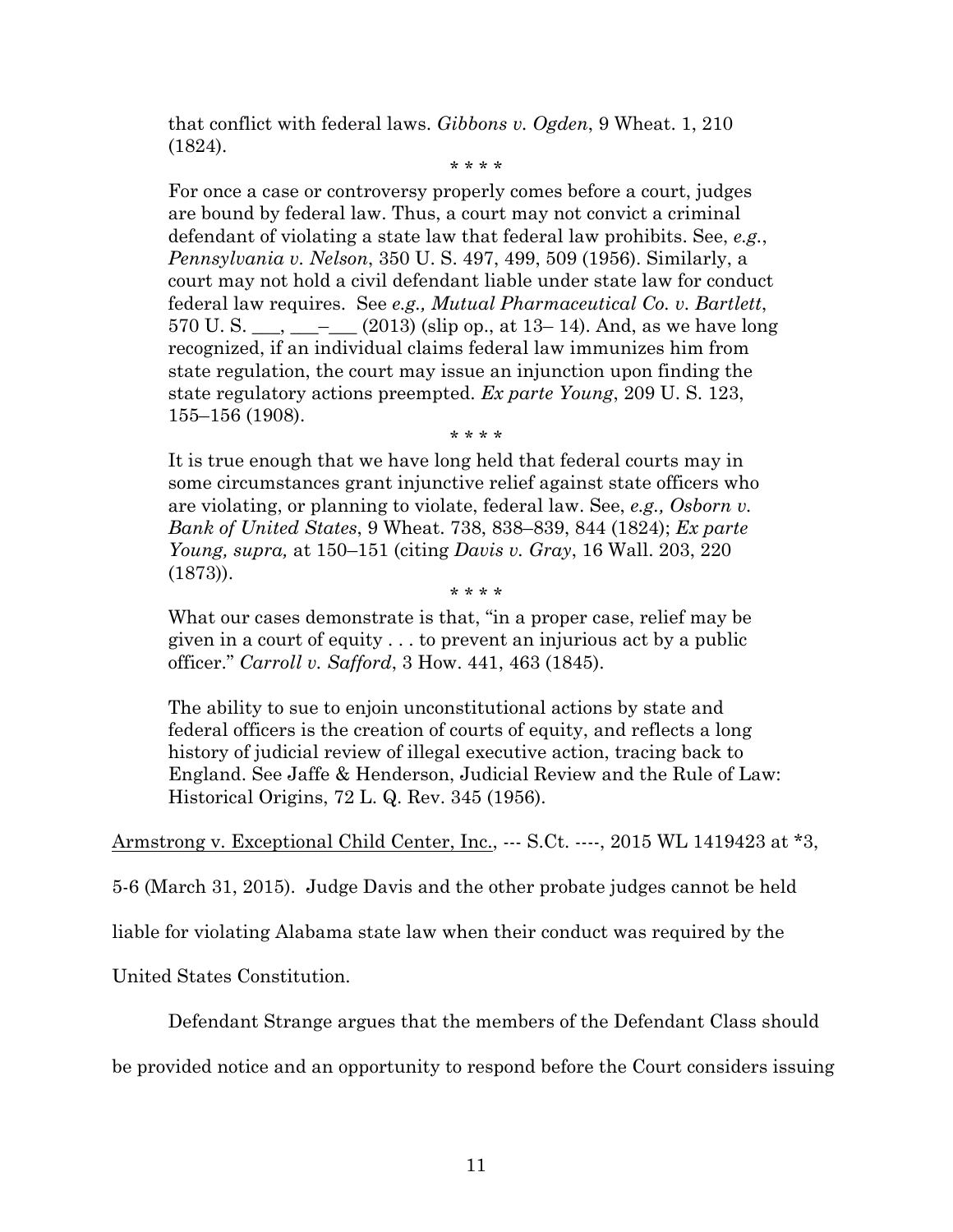a preliminary injunction against them. However, when monetary damages are not sought, notice is discretionary to classes certified under Rule 23(b)(1) or (b)(2), like the classes in this case. See FED. R. CIV. P.  $23(c)(2)(A)$ ; Penson v. Terminal Transport Co., Inc., 634 F.2d 989, 993 (11th Cir. 1981). Courts in this District and others have previously issued a preliminary injunction concurrently with certifying a class or even prior to fully certifying a class. See e.g. Harris v. Graddick, 593 F.Supp. 128 (M.D. Ala. 1984) (certifying a plaintiff and defendant class concurrently with issuing a preliminary injunction); Kaiser v. County of Sacramento, 780 F.Supp. 1309, 1312 (E.D. Cal. 1991) (granting class-wide injunctive relief even though the court had only provisionally certified the class and had not yet fully addressed defendants class certification arguments); Thomas v. Johnston, 557 F.Supp 879, 916 n. 29 (W.D. Tex. 1983) ("It appears to be settled … that a district court may, in its discretion, award appropriate classwide injunctive relief prior to a formal ruling on the class certification issue based upon either a conditional certification of the class or its general equity powers."). Here, Plaintiffs are not seeking monetary damages and the court has given Attorney General Strange and Judge Davis ample opportunity to address the preliminary injunction issues. The Court finds that no further briefing or evidentiary materials are necessary. Plaintiffs have clearly met their burden for issuance of a class-wide preliminary injunction against the enforcement of state marriage laws prohibiting same-sex marriage.

Accordingly, the Court makes the following declaration: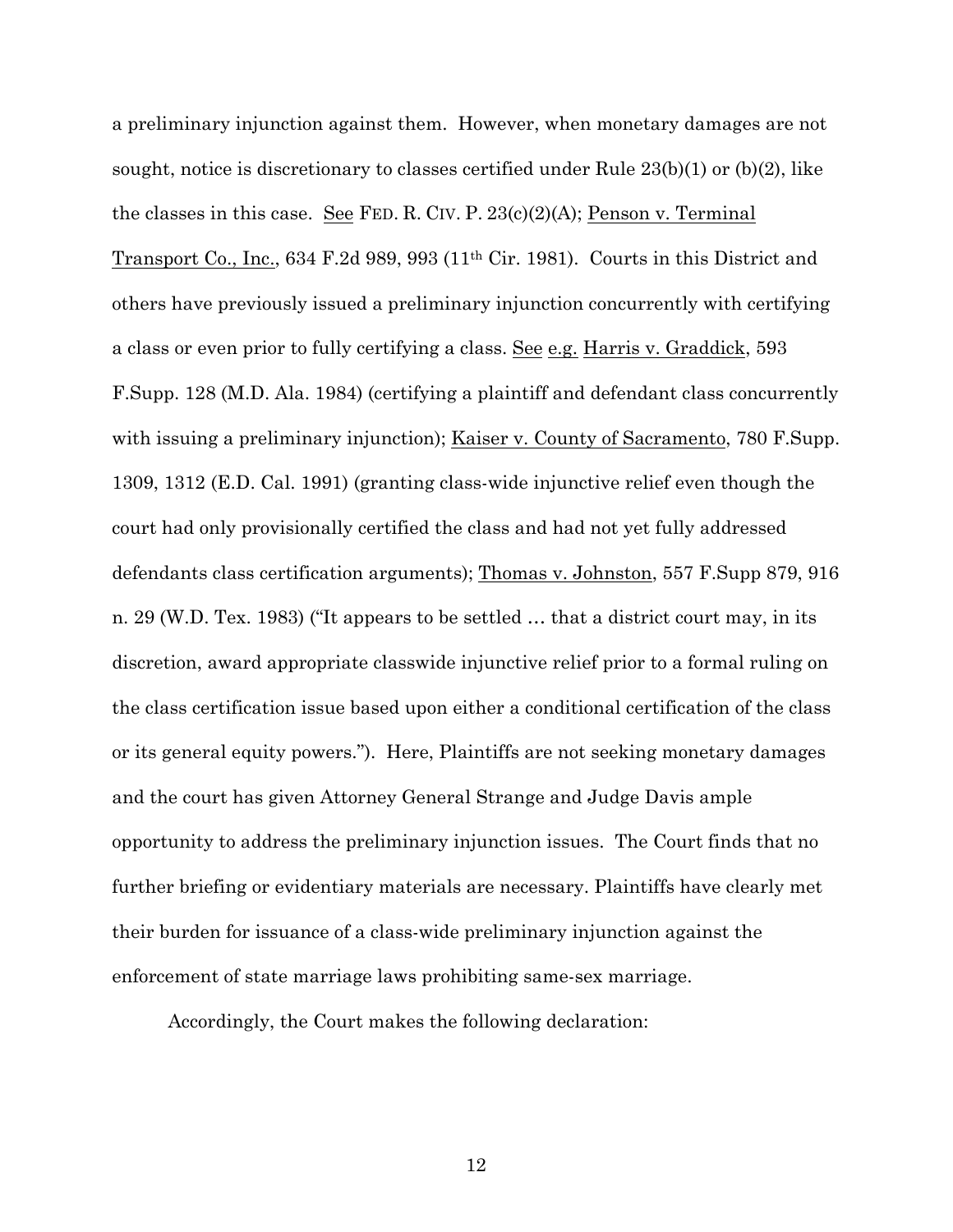It is **ORDERED** and **DECLARED** that ALA. CONST. art. I, § 36.03 (2006) and ALA. CODE 1975 § 30-1-19 are unconstitutional because they violate the Due Process Clause and the Equal Protection Clause of the Fourteenth Amendment.

Plaintiffs' motion for preliminary injunction (Doc 76) is **GRANTED** and Judge Don Davis, Judge Tim Russell and the members of the Defendant Class are hereby **ENJOINED** from enforcing the Alabama laws which prohibit or fail to recognize same-sex marriage. If the named Plaintiffs or any members of the Plaintiff Class take all steps that are required in the normal course of business as a prerequisite to issuing a marriage license to opposite-sex couples, Judge Don Davis, Judge Tim Russell and the members of the Defendant Class may not deny them a license on the ground that they are same-sex couples or because it is prohibited by the Sanctity of Marriage Amendment and the Alabama Marriage Protection Act or by any other Alabama law or Order, including any injunction issued by the Alabama Supreme Court pertaining to same-sex marriage. This injunction binds all the officers, agents, servants and employees, and others in active concert or participation with Judge Don Davis, Judge Tim Russell or any of the members of the Defendant Class who would seek to enforce the marriage laws of Alabama which prohibit or fail to recognize same-sex marriage.

Plaintiffs are **ORDERED** to provide notice of this order and the order granting class certification to each member of the Defendant Class by mailing